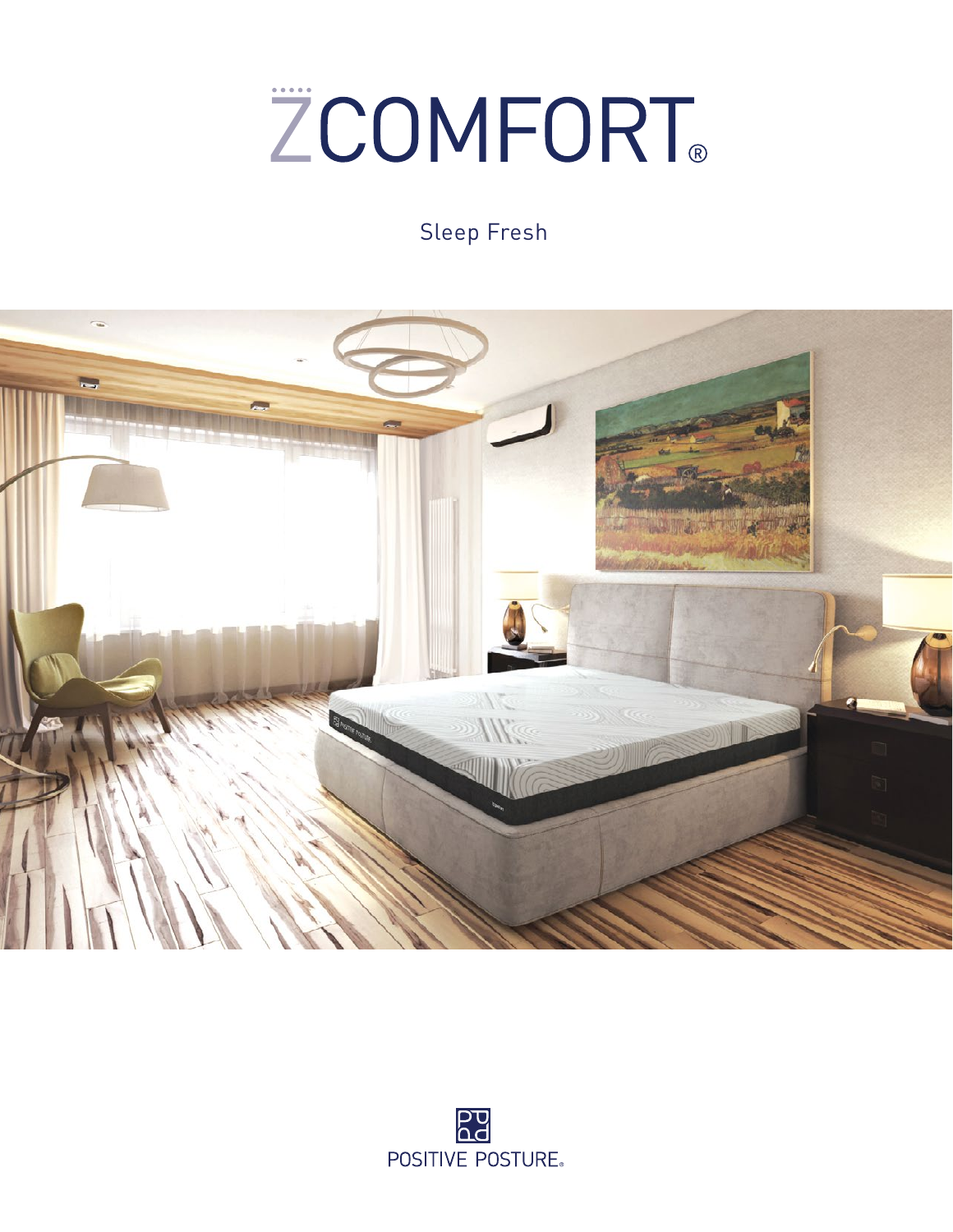# ZCOMFORT® / ZCOMFORT® plus

#### A FRESH APPROACH TO SLEEP

Fresh, clean sheets. A fresh set of PJs. A fresh, gentle breeze through your bedroom window. There's nothing like having the perfect conditions for getting a great night's sleep. With zComfort, we've blended natural materials with the latest body care technology to create a fresh approach to mattress design.

A fresh night's sleep for a refreshed morning.

#### ZONED FOR MAXIMUM SUPPORT

The curve of your back. The shape of your hips. The width of your shoulders. Back sleeper. Side sleeper. Tummy sleeper. No matter your body or sleep habits, zComfort's proprietary layers are zoned to conform to the contours of your body, providing pressure relief, perfect alignment, and allowing you to sleep more naturally.



| <b>MAIN FEATURES</b>                              | <b>ZCOMFORT</b> | <b>ZCOMFORT</b> plus |
|---------------------------------------------------|-----------------|----------------------|
| Innerspring Memory Foam Hybrid Core               |                 |                      |
| SILVADUR <sup>™</sup> Antimicrobial Ion Treatment |                 |                      |
| 3 Comfort Level Options                           |                 |                      |
| <b>Inner Natural Cotton Cover</b>                 |                 |                      |
| Natural Oregon Wool Quilting                      |                 |                      |
| Cashmere Blend Cover                              |                 |                      |
| Q10 Antioxidant Skincare                          |                 |                      |
| 3Mesh Air Layer from Germany                      |                 |                      |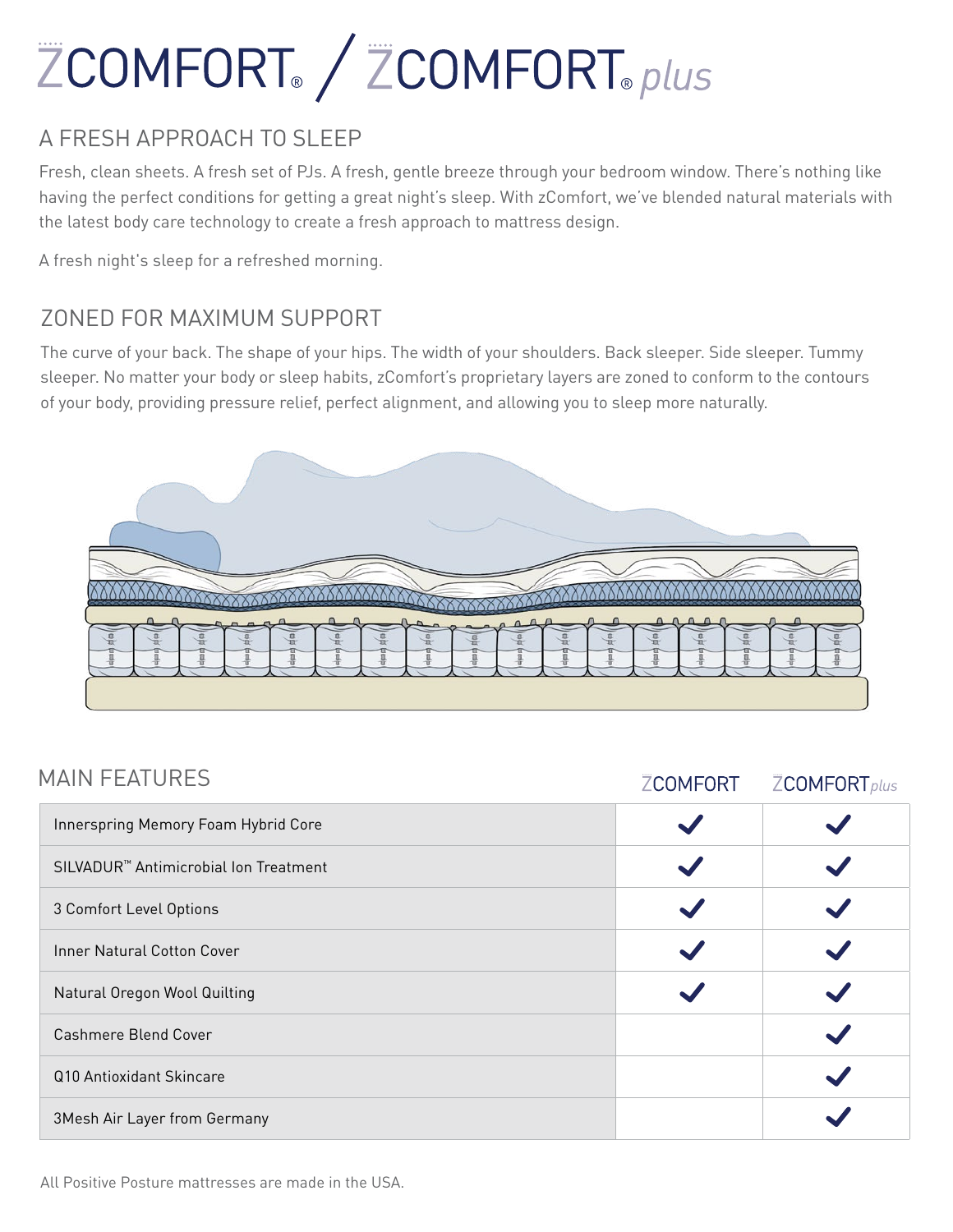### WHAT'S IN A MATTRESS

All **zComfort** mattresses offer the following:





SILVADUR antimicrobial ion technology delivers long-lasting odor protection by inhibiting the growth of bacteria.



Natural wool provides an ideal sleep environment by warming you when it's cold and cooling you when it's warm.



Memory foam is posturized to evenly spread pressure along the length of your body, relieving pressure point discomfort.



Individually pocketed coils are zoned to support and conform to your body while dampening the movement of your partner.

**zComfort***plus* mattresses offer all of the above features, plus...





Q10 antioxidant is an anti-aging skincare formula that helps protect your skin from damage.



Cashmere blend sleep surface offers ultimate luxury and superior temperature regulation.



3Mesh is a German engineered, breathable material. Exceptional airflow "supercools" your sleep experience.

## NATURALLY, A BETTER WAY TO SI FFP



Wool is so comfortable and effective that we put it in every Positive Posture mattress. In our search for the best wool quilting available, we found a unique mill that uses rare antique carding machinery to comb wool more thoroughly than modern machines. This specialized approach to combing creates the cleaner, fuller wool found in our mattresses.

The world is rediscovering wool for its remarkable properties including the incredible ability to cool in the heat and warm in the cold. Wool is also hypoallergenic, resistant to bacteria, mold, and mildew, and a natural flame retardant.

Comfortable, natural, renewable, and supporting your best night's sleep. Quite possibly the perfect fiber, we think you'll love how it feels.

#### WARRANTY INFO

Positive Posture mattresses come with a 10-Year Non-prorated Limited Warranty. For details, visit positiveposture.com.